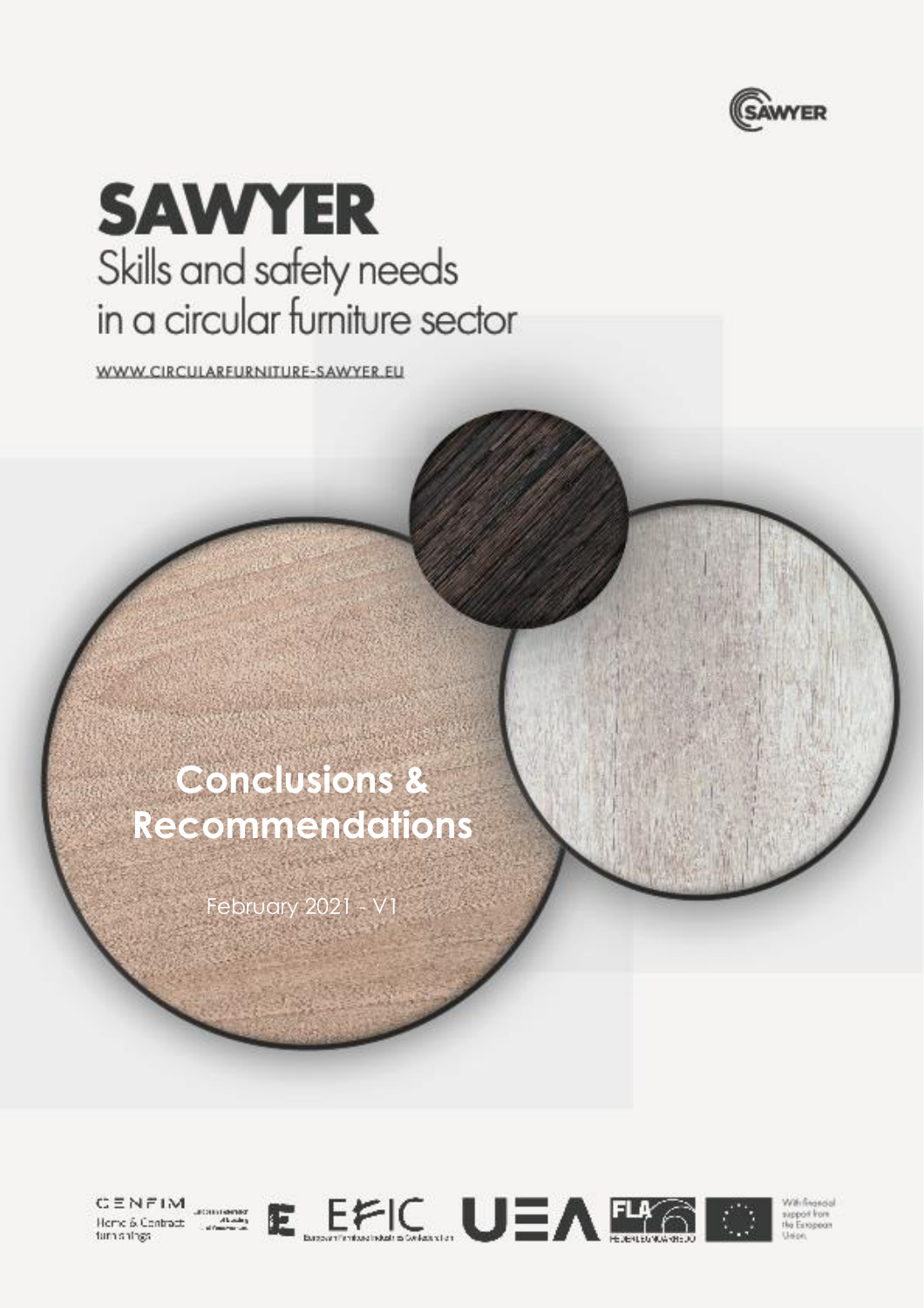

## **SAWYER** Skills and safety needs in a circular furniture sector

WWW.CIRCULARFURNITURE-SAWYER.EU

This document has been prepared based on the inputs coming from the following experts:

- Jeroen Doom (VET)
- Juan Carlos Alonso (Circular Economy)
- Ellen Schmitz-Felten (OHS)



With financial support from the European Union. The European Commission support for the production of this publication does not constitute an endorsement of the contents which reflects the views only of the authors, and the Commission cannot be held responsible for any use which may be made of the information contained therein.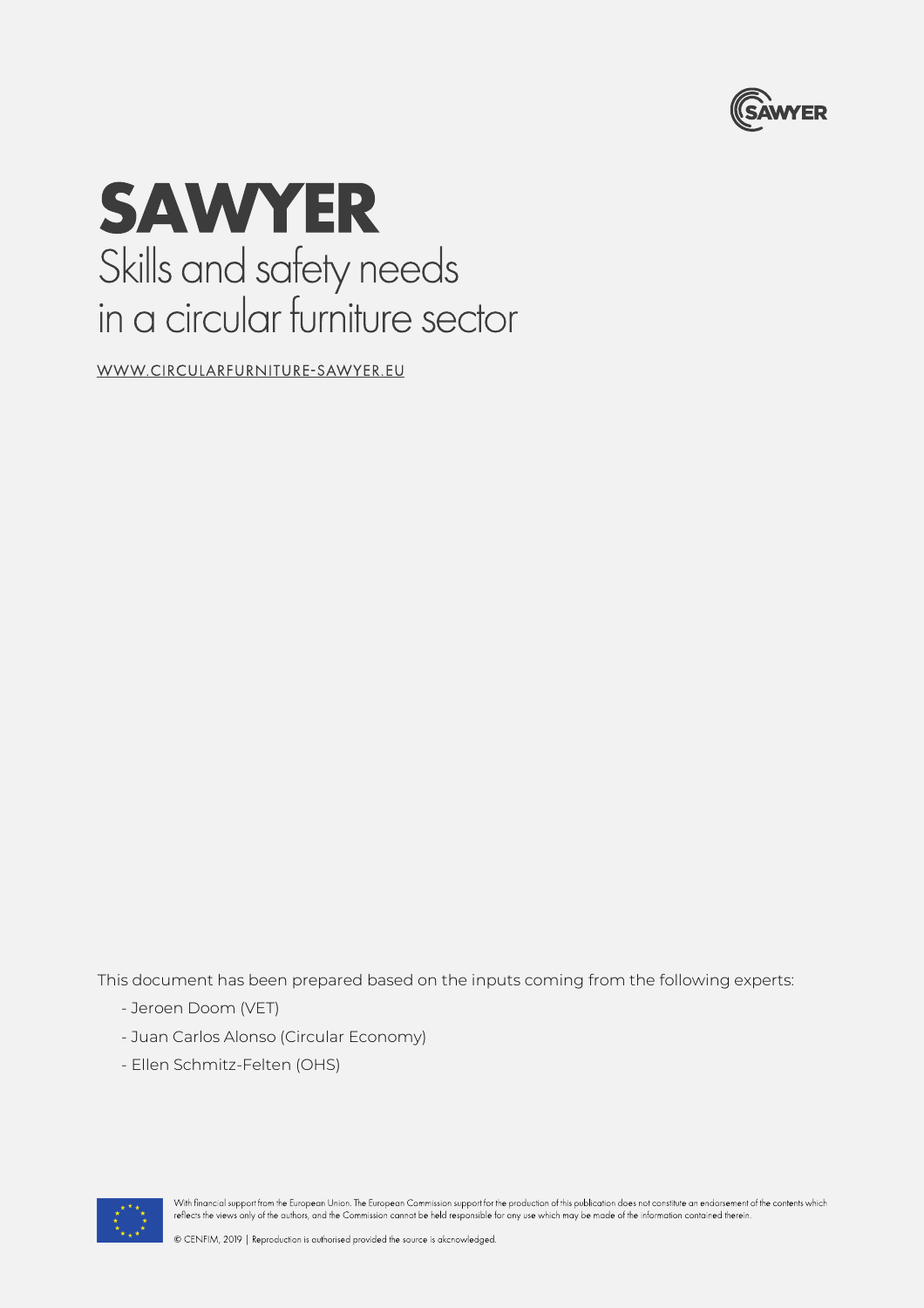

The work is licensed under an Attribution–NonCommercial–NoDerivs 4.0 Unported (CC BY–NC–ND 4.0).

You must give appropriate credit, provide a link to the license. You may do so in any reasonable manner, but not in any way that suggests the licensor endorses you or your use. Neither modifications nor commercial uses are permitted.

© CENFIM 2019 Av. Generalitat, 66 — 43560 La Sénia (Tarragona) SPAIN +34 977 57 01 22 — www.cenfim.org

This publication was produced with financial support from the European Union.

The European Commission support for the production of this publication does not constitute an endorsement of the contents which reflects the views only of the authors, and the Commission cannot be held responsible for any use which may be made of the information contained therein.

This publication was prepared by CENFIM SAWYER project technical team, composed by:

Juan Carlos Alonso (external expert) Massimiliano Rumignani Julio Rodrigo Fuentes Joaquim Solana Monleón

Design and layout: Silvia Claramunt

CENFIM Home & Contract furnishings







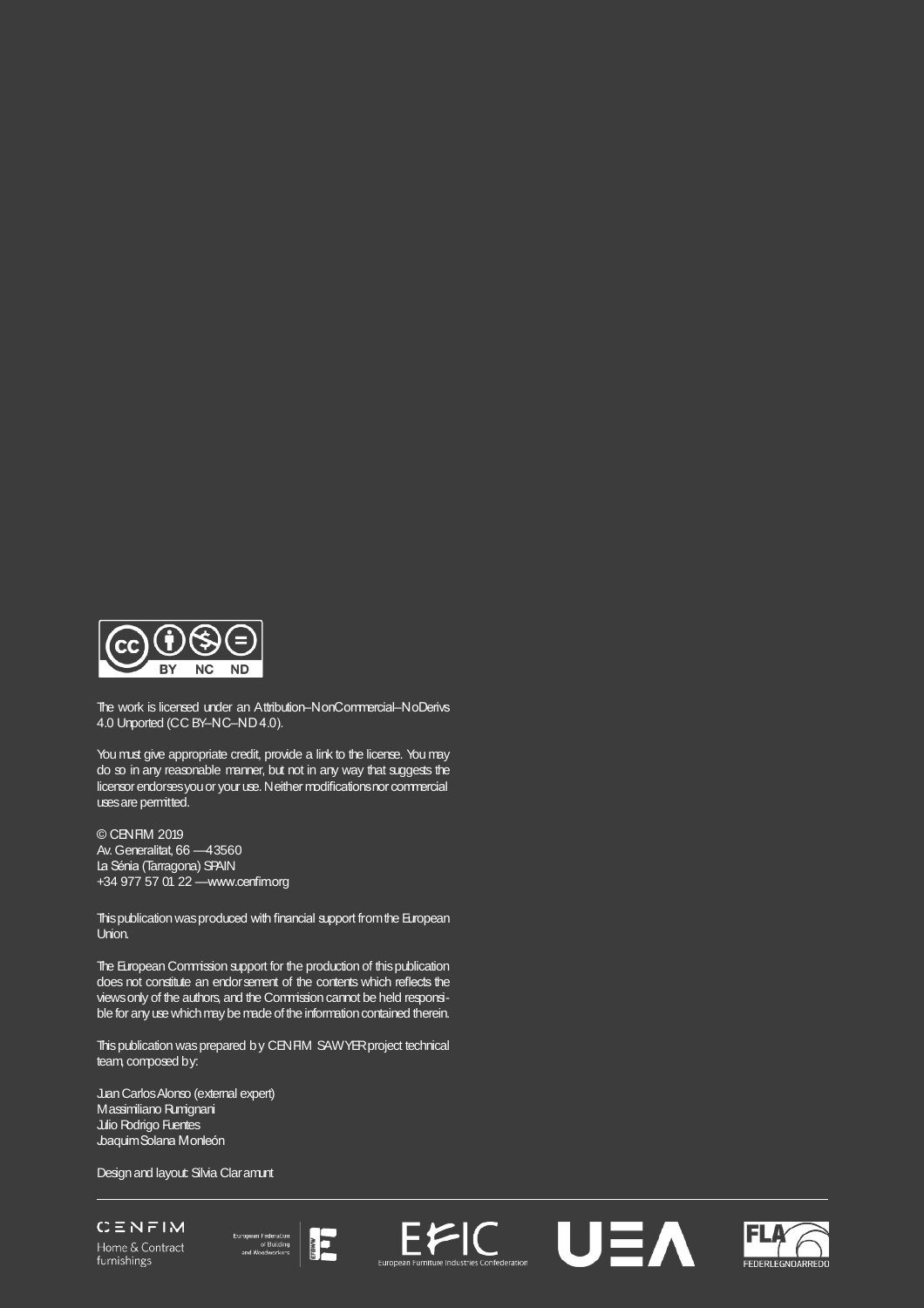### <span id="page-3-0"></span>**INDEX**

## <span id="page-3-1"></span>**List of Acronyms**

B2B.- Business to Business COM –Communication of the European Commission CVTE.- Continuing education and training EDS.- Education for Sustainable Development EU - European Union KSC.- Knowledge, Skills, and Competences OHS.- Occupational Health and Safety ReSOLVE.- Regenerate, Share, Optimise, Loop, Virtualise, and Exchange, TVET.- Technical and vocational education and training VET.- Vocational education and training



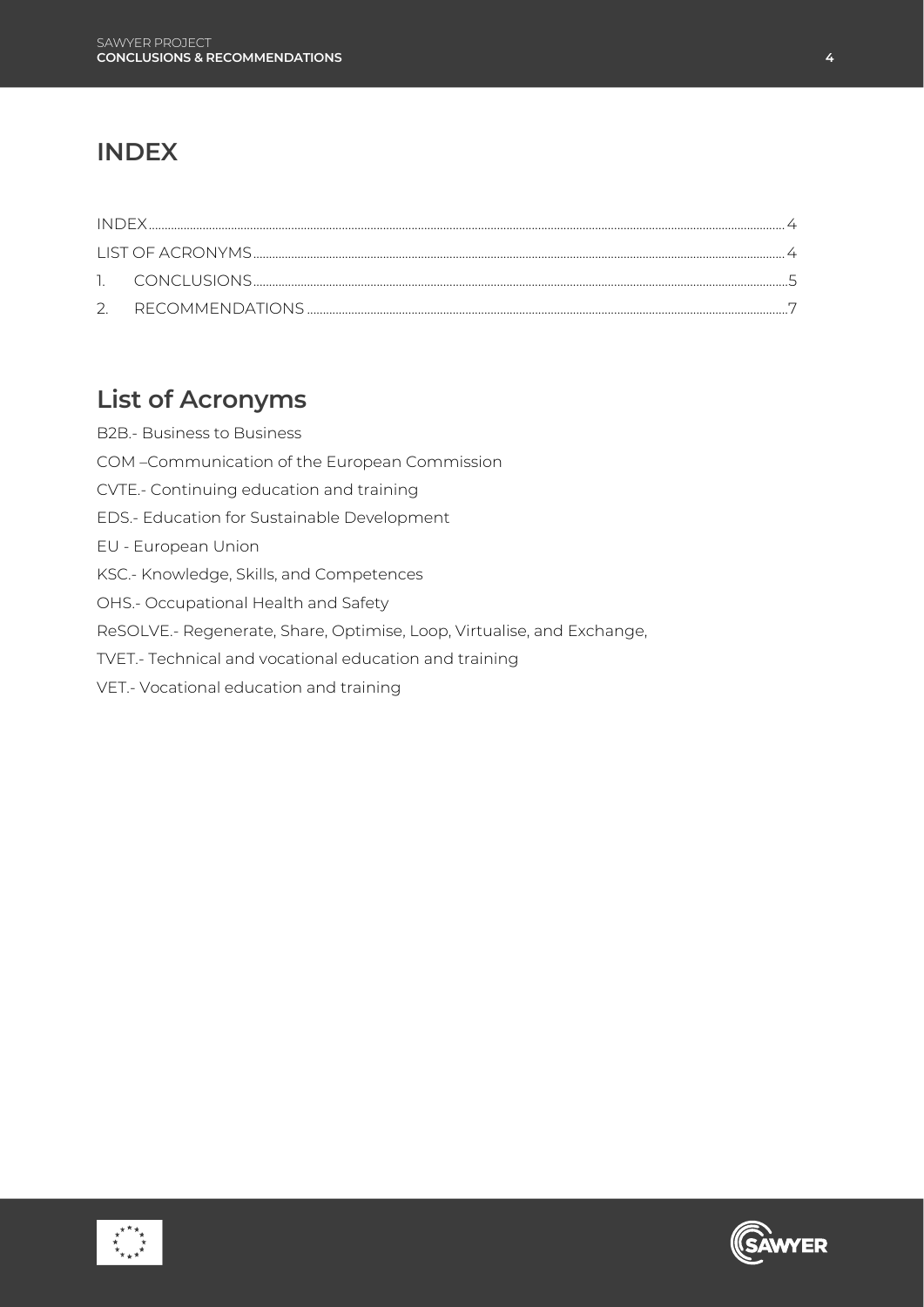## <span id="page-4-0"></span>**1. CONCLUSIONS**

Furniture manufacturers embracing circularity and circular practices will become more and more common, as circular economy is key to tackle climate and environmental challenges and the demands for contributions from the sector will constantly increase. Circularity is in its early stages and results will be seen in the medium-long term.

Two recent EU initiatives will facilitate this transition to a circular economy. On the one hand the European Green Deal (COM(2019) 640 final), which will support and accelerate the EU's industry transition to a sustainable model of inclusive growth and on the other hand the new Action Plan on Circular Economy (COM(2020) 98 final), in which the furniture sector is specifically mentioned as one of the priority products groups in the context of the value chains targeted by the Plan.

The SAWYER project vision statement by 2030 has been stated as follow:

By 2030, with a broadly digitalised furniture sector, the wood-based furniture *manufacturing industry will offer products and services with environmentally conscientious design based on low impact and traceable raw materials, sustainable manufacturing processes, and promotion of the best usage and recovery scenarios for materials and discarded products. Customers (B2B or B2C) will demand more detailed information about products and their sustainable characteristics, including life-cycle indicators, and consumer empowerment will be key in the success of circularity objectives. Authorities (at local, national and European level) will facilitate circularity by boosting sustainable end-of-life scenarios for materials and wood-based products, expanding green public and private procurement schemes and promoting material efficiency policies.* 

In the analysis implemented in SAWYER, specific factors/actions showed a higher impact on most of the assessed occupational profiles, such as:

- Shift to renewable materials;
- Reuse products throughout their technical lifetime;
- Prolong products lifetime through maintenance and repair;
- Prolong products lifetime through design for durability;
- Increase performance/efficiency of products;
- Increase efficiency of production processes;
- Remanufacture products and/or components;
- Recycle materials;
- Promote the cascade use of wood;
- Virtualise indirect aspects of the product;
- Replace old materials with advanced renewable ones and
- Apply new technologies.

In order to cope with the challenges posed by the circularity transition and to exploit the opportunities offered by it, EU furniture sector stakeholders will have to look at this transition as part of the sector Twin Transition (green & digital), as they are closely related. As DIGIT-FUR project results forecasted, the wood furniture manufacturing industry will offer personalised smart products and services based on digital manufacturing systems supplied by resourceefficient and sustainable industries. A number of different technologies (e.g. cheap advanced sensors, IoT/IIoT, next generation Internet, data analytics, artificial intelligence, VR/AR, collaborative robots, etc...) will offer transformative business potentials, both in terms of products, which can be developed and produced, and of the manufacturing processes itself, for those able to utilise them. Another demanding challenge for the wood furniture industry will be the provision to the workers' necessary skills to effectively deal with this digital transformation.



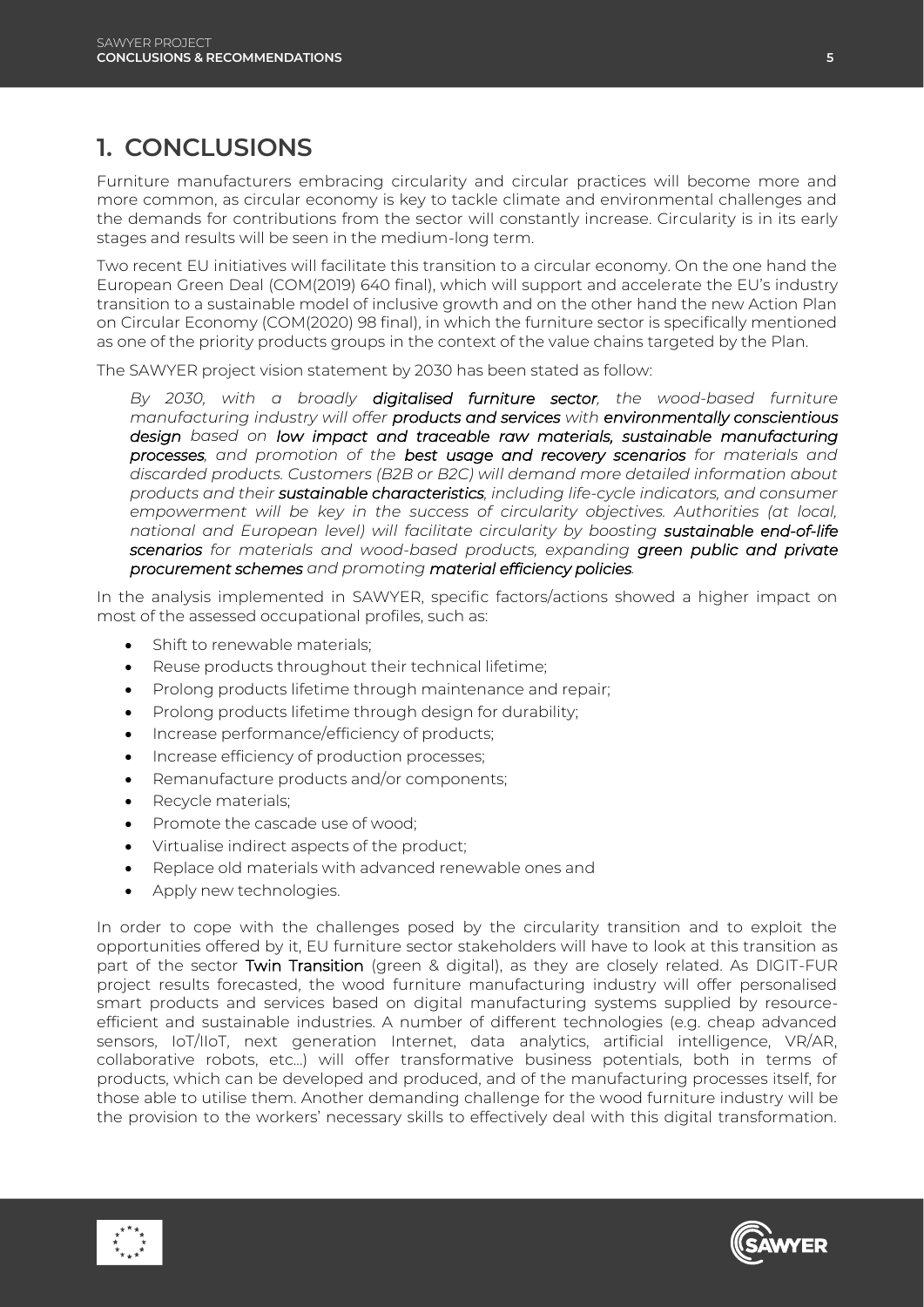Overall, Industry 4.0 technologies will greatly impact the sector production processes during next years and will benefit as well the sector transition toward a more circular economy.

Looking at this from an overall perspective, the sector Twin Transition should represent the framework of reference for all future sector analysis, companies' innovation for products and production processes, innovative business models, sector policies and consequently the sector social dialogue.

From a digitalization perspective, the furniture industry is rapidly transforming from a traditional industry into a computerized, industrial sector. Based upon the expected changes in the analysed job profiles - using the McKinsey levers and taking into account the Industry 4.0 technologies - DIGIT-FUR forecasted the changes in the demand for skills, knowledge and competences. Future employees in the furniture industry not only have to be able to efficiently perform tasks, but they have to possess as well the skills and ability to recognize and adopt continuous changes. The demanded qualification level will become higher and more specialized, as the core of the skills becomes more abstract, due to digitization/computerization.

There is no increased need for hard skills, but the hard skills or technical skills need a complete integration of (all the relevant) digital skills. Technical knowledge remains essential and forms the foundation; cognitive, social and behavioural skills will become a priority. People will no longer be selected on the basis of their diploma, but in function of their mindset. Each individual will become responsible for his or her own proficiency in learning and self-improvement.

For some job profiles, new green skillsets will be required, as there will be some new, specific tasks related to disassembling and re-using, remanufacturing, recycling and upcycling. These new skillsets are especially (more) important for the tasks of the "practical" profiles. We name the following:

- disassembling wood-based furniture products
- examining disassembled pieces for further steps (reuse, remanufacturing, recycle, upcycle)
- repairing wood-based furniture pieces, where needed

These new green skillsets will also have an impact, though not so significant, on those profiles that are managing and taking strategic decisions within the company. These skills come as a "topping up" on the existing, necessary skillsets for the examined profiles.

Additionally, generic green skills, knowledge and competences were defined as necessary for social, economic and environmental developments within the wood furniture sector. These generic green skills are aligned with key competencies or soft skills, which have been contextualized within the perspective of environmental awareness and the understanding of sustainable development and circular economy.

The furniture industry Twin Transition poses new challenges for occupational health and safety. The furniture industry can be truly sustainable (environmentally, socially and economically) only when ensuring the safety, health, and welfare of its most crucial resource: its workers – or at least, it cannot be sustainable without protecting in the most effective way their safety and health.

New types of workplaces, new processes, new technologies and new materials/products can affect the safety and health of workers, but if properly planned and deployed workers' health and safety can clearly be improved. From the digitalization perspective, robots and digital technologies can make work that is physically demanding or monotonous, easier, more efficient and safer. Workers may be removed from hazardous environments, and sensors may automatically indicate whether a machine needs maintenance and thus reduce the risks of machinery failure and incidents. Typical hazards in the furniture industry such as dangerous substances, dust, dangerous machines and tools will still remain, but the risk of being exposed to those risks will be reduced.



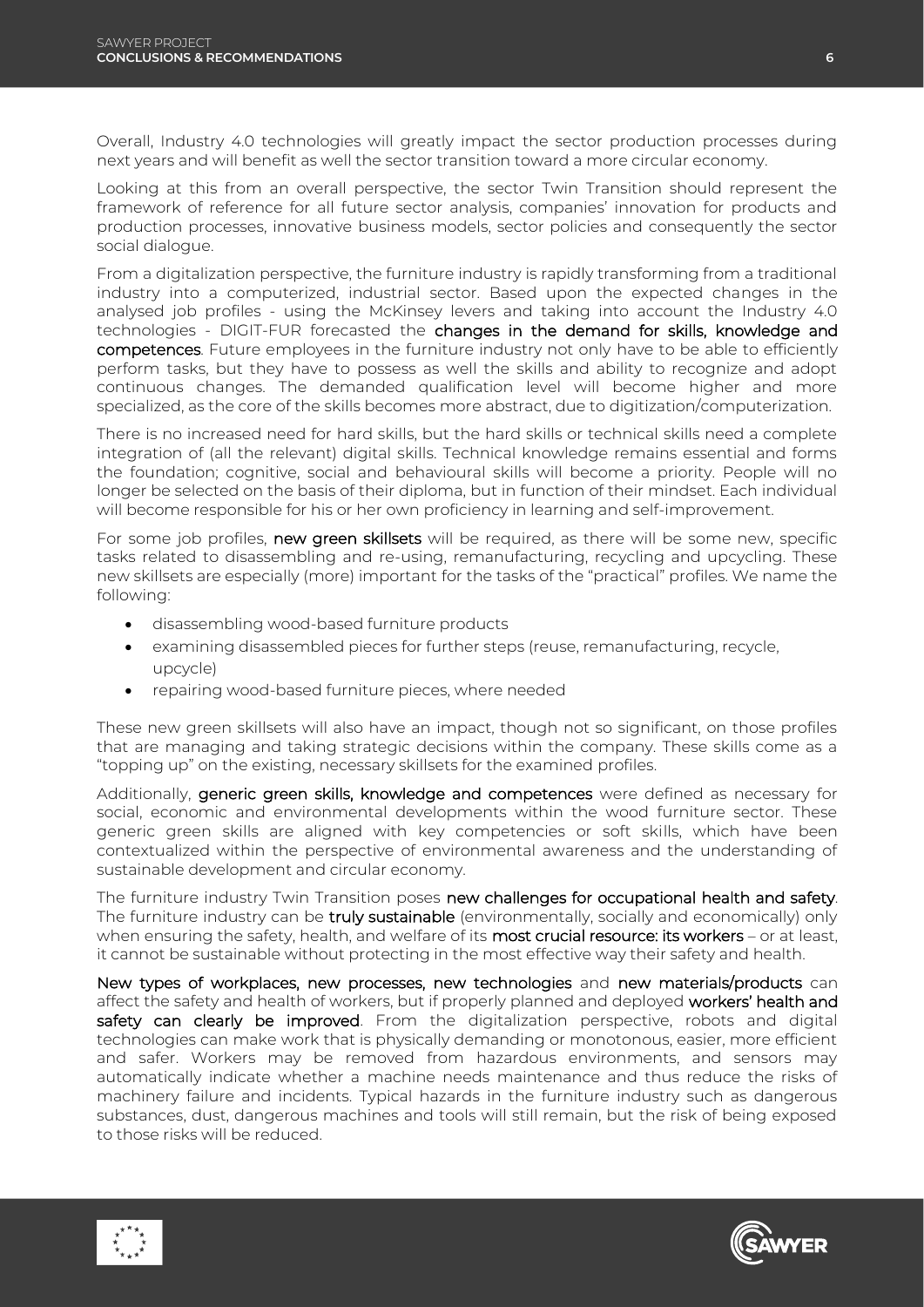The analysis shows that the transition toward a more circular economy will **improve the global** environment, but under no circumstances it should reduce workers' health and safety. For this reason, we, furniture sector stakeholders, need to ensure that this transition and its new technologies or working processes do not lead to new hazards. And we need to ensure that new and recycled materials cannot put workers at risks of "new" or hidden dangerous substances. Circular economy in the sector, giving equal consideration to Occupational Health and Safety and to environmental issues, should be deployed through safe and efficient machinery, working processes and materials able to control workers' chemical and physical risks. The application of ecodesign concepts to products should facilitate recovery and repair operations, reducing ergonomic risks, and should reduce the content of hazardous substances, decreasing chemical risks in the entire value chain. Workers' safety and health could increase by integrating the OSH management into companies' quality management systems.

The Furniture sector Twin Transition, if not properly guided and deployed, could lead to new challenges and stress problems for workers. Increasing workloads and task complexity, excessive working hours and constant reachability give rise to tension and suffering at work, leading to psychosocial risks (EUOSHA, 2015). In order to avoid these new risks the acquisition of new knowledge, capacities and flexibility to properly deal with increasing automation, new processes and the development of new products become a real and key need for sector all workers.

The results of these analyses of the SAWYER project are useful to:

- a) properly understand how sector workers' jobs and their safety will evolve due to the impact of the circular economy transition;
- b) to prepare companies and workers to face and exploit the upcoming challenges and opportunities; and
- c) to have a stronger basis for future European Social Dialogue discussions and collaborations.

Also, these combined analyses on digitalisation and circularity – Twin Transition - have shown relevant synergies between them. For example related to:

- how environmental information about products (e.g. hazardous substances content, reusable parts, recyclable materials, etc…) has to be collected and communicated along the supply chain, until the customer or recycler is reached;
- how to shift from products to services (virtualisation, dematerialisation, servitization, etc.);
- how to reduce the environmental impact of the manufacturing processes by using new technologies (e.g., energy efficiency, waste reduction, raw material optimisation, etc.).

This synergic analysis reinforces the vision that the future EU furniture sector will be greatly impacted by the Twin Transition and that all stakeholders will have to carefully cope with digital and circular challenges to exploit at the best all the opportunities offered by them.

### <span id="page-6-0"></span>**2. RECOMMENDATIONS**

The path to a circular economy requires the collaboration of different actors, ranging from policymakers, industry, experts, academia and consumers. To activate and speedup the transition toward a more circular economy, the industry offer of more circular products should expand together with the market and consumers demand for such products. In order to achieve this, Vocational Education and Training providers and policymakers play a key role in pushing these two key trends, and for this reason, in the following parts of this document you can find different specific recommendations for policymakers and the VET system able to support them in achieving these relevant goals.



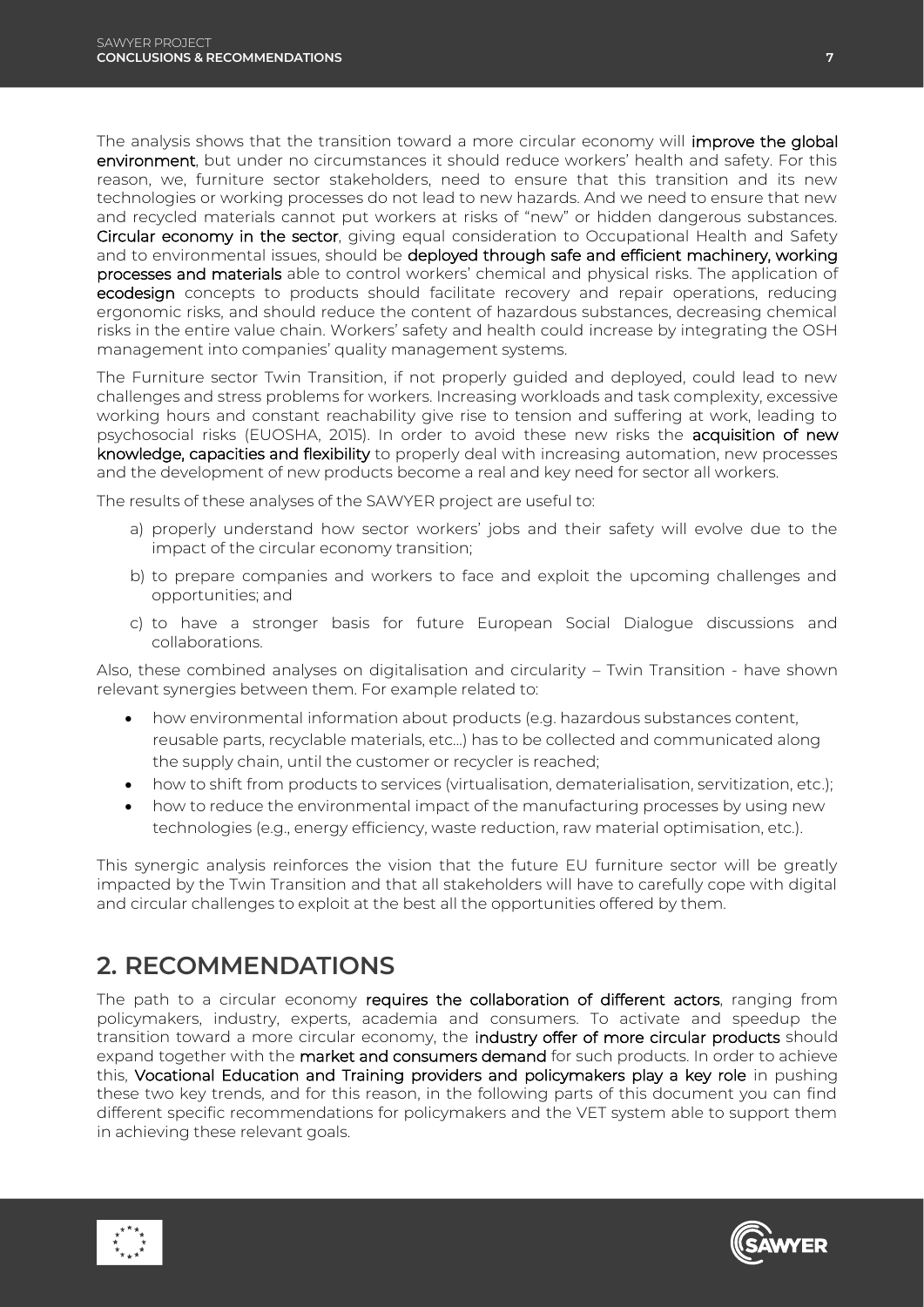Despite the above and the fact that several of the following recommendations focus on coping with the challenges posed by the sector transition toward a more circular furniture sector, it is important to always keep in mind that at practical level, the sector will be simultaneously and jointly impacted by its Twin Transition (digital & green). This is necessary not only to enable sector stakeholders to tackle sector challenges, but especially to allow them to successfully exploit the opportunities offered by their specific and joint impact.

#### Policymakers

Ensuring the success of the transition toward a more circular economy in the framework of the sector Twin Transition requires that harmonized rules are put in place at EU/international level and that EU initiatives are implemented in a consistent way by the Member States, reducing the risk of fragmentation of the internal market and **avoiding barriers** to free movement of (more) sustainable and circular goods.

To ensure a smooth implementation of EU initiatives, simple and smart circular economy rules, clear definitions at EU level and a common language are needed, especially when it comes to parameters measuring circularity, such as 'long lifetime', 'reuse', 'recyclability', among others. This is key to provide harmonized information to consumers. The EU Sustainable Product Policy Initiative should provide clarification and rules on these issues. One of its cornerstones will be widening the scope of the Ecodesign Directive to cover non energy-related products, such as furniture. The wide range of products that are considered 'furniture' and the diverse materials used in their production makes this a complex sector to address. Ecodesign/circular design criteria will not work for all products in the same way. In this context, it will be important to take into account the complexity of furniture, the need for a **step-by-step** approach, for **harmonisation** at European legislative level and across policies and a dialogue should take place with the industry<sup>1</sup>..

When it comes to barriers to circular design, key aspects to overcome are the availability of substitution materials and parts, as well as the lack of information from suppliers on substances of concern and stringent national regulations leading to the use of unwanted chemicals (such as the case of toxic flame retardants which are often needed to comply with flammability requirements). In this framework, the EU Chemical Strategy for Sustainability and the Sustainable Products Initiative should promote the reduction of substances of concern in furniture products, reducing workers' exposure to chemicals. As documented by the Alliance for Flame Retardant Free Furniture<sup>2</sup>, flame retardants migrate out of products and accumulate in the environment and their use counteracts the objectives of a circular economy.. These chemicals have no proven fire safety benefit and there is a large base of evidence of their harmful effects on human and workers' health, increased fire toxicity and the environment.<sup>34</sup>. They represent an **avoidable risk** for workers during production, sale and end-of-life processing. This is a common risk for upholsterers and it is expected to decrease or disappear with the industry transition toward a more circular economy and if the upcoming policy tools will address the unneeded use of toxic flame retardants in furniture.

<sup>4</sup> <https://safefurniture.eu/resources/studies/>



-



<sup>1</sup> [https://9e2160bf-a0b5-460b-aec7-e9af818978ee.filesusr.com/ugd/a1d93b\\_457a04fa809244cf97342a97f2a796b8.pdf](https://9e2160bf-a0b5-460b-aec7-e9af818978ee.filesusr.com/ugd/a1d93b_457a04fa809244cf97342a97f2a796b8.pdf)

<sup>2</sup> <https://safefurniture.eu/>

<sup>3</sup> [https://5xh.e1a.myftpupload.com/wp-content/uploads/2020/04/POSITION-PAPER-Aliance-for-Flame-Retardant-Free-Furniture-](https://5xh.e1a.myftpupload.com/wp-content/uploads/2020/04/POSITION-PAPER-Aliance-for-Flame-Retardant-Free-Furniture-15APR2020.pdf)[15APR2020.pdf](https://5xh.e1a.myftpupload.com/wp-content/uploads/2020/04/POSITION-PAPER-Aliance-for-Flame-Retardant-Free-Furniture-15APR2020.pdf)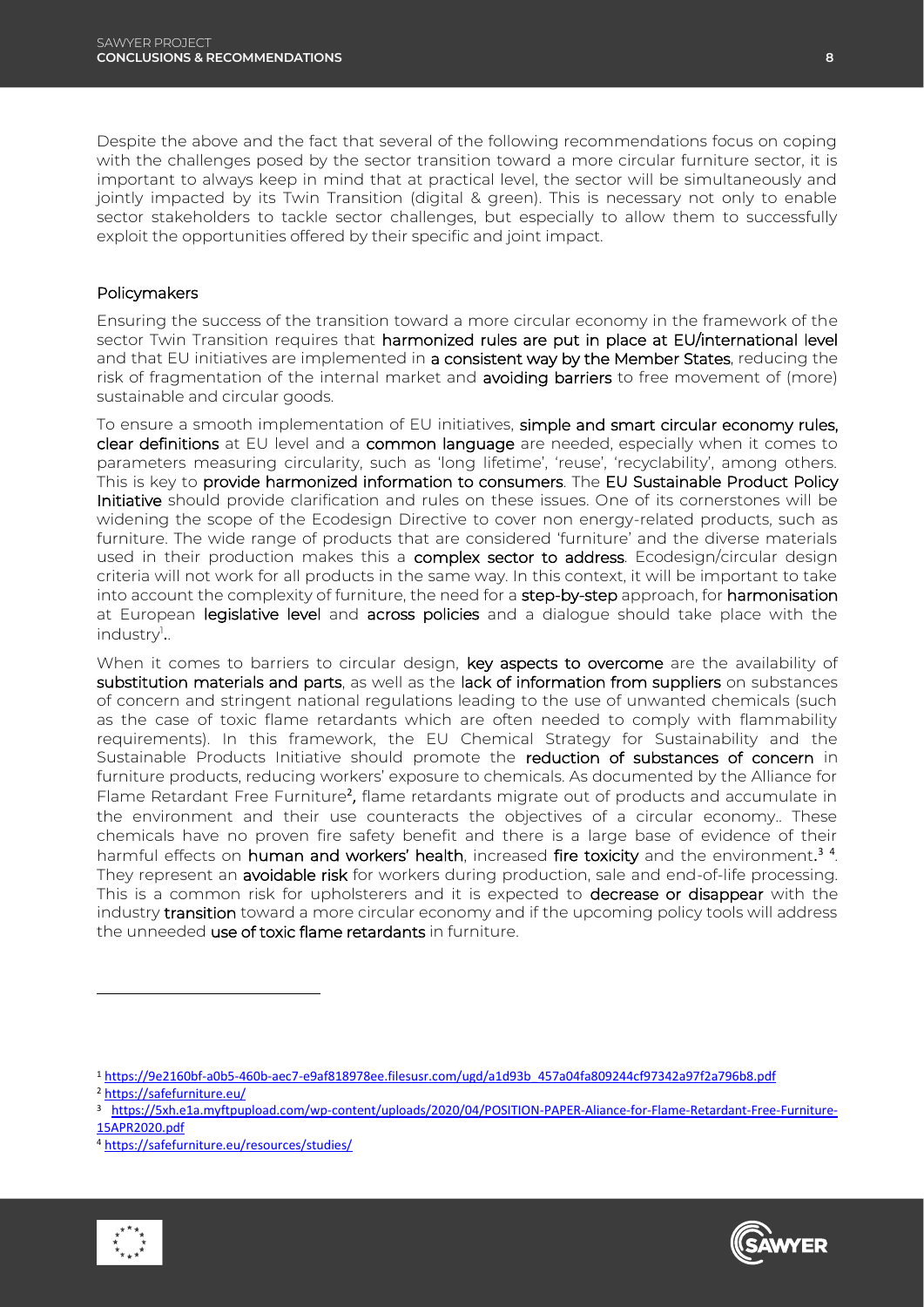As part of the sector Twin Transition, the sector transition to the circular economy will depend on other parameters too, such as the increased digitalization, innovative tools and ongoing innovation and research efforts. These efforts and investments on circularity and development of more environmentally friendly technologies should be supported by **financing programs** such as Horizon Europe, etc. Appropriate investments should facilitate this transition and guarantee that it reaches all players involved, especially SMEs, and promote the collaboration among companies and stakeholders. The new EU Industrial Strategy should promote and facilitate the Twin Transition looking simultaneously at the potentialities of the industry digitalization and circularity.

The policy initiatives, such as the European Green Deal or the Circular Economy Action Plan should stimulate market demand and offer of circular products, promote the development of new business models, for example product-as-a-service, promoting reuse, refurbishment, remanufacturing, recycling, disownership models, models based on enabling care, repair, and refurbishment, repurchases or B2B procurement.

Due to the enormous impact of the COVID19 pandemic, the EU institutions and Member States efforts should be focused on the recovery from the social and economic crisis, using the stimulus package (e.g. Next Generation EU, the Recovery and Resilience Facility and the European Social Fund Plus) also for fighting climate change, for the promotion of digitalization and circular economy and to facilitate workers' training on new technologies and green skills, especially for the lower skilled workers, women, migrants, youngsters as well as older workers.

#### Vocational Education and Training (VET)

Education is the force for the future because it is one of the most powerful instruments of change. One of the greatest problems we face, is how to adjust our way of thinking to meet the challenge of an increasingly complex world. We must rethink our way of organizing knowledge. This means breaking down the traditional barriers among disciplines. We must redesign our educational policies and programs. And as we put these reforms into effect, we must keep our sights on the long term and honour our tremendous responsibility for future generations.

The Twin Transition of the furniture industry creates a demand for new specific competences and skills of the workforce. Anticipating and building skills for the future is essential in this rapidly changing and greening labour market. This applies to all changes in the types and levels of skills needed, as well as in occupational and technical areas.

The current supply of skills often does not match this demand for new and adapted skills. There is a clear gap among the skills needed by the Twin Transition of the furniture sector and the current education offer and provision.

UNESCO described Five Dimensions of Greening TVET (Technical and Vocational Education and Training) as a translation of the three dimensions of sustainability that need to be addressed environmental, economic, and social - into a key framework for understanding the approach to Education for Sustainable Development.

In relation to the Twin Transition, we also added the digital aspect.

Based upon these five dimensions of greening TVET, we can recommend the following:

#### 1. Green and digital campus

*Managing campus with regards to energy, water, waste and pollution management.*

For schools and training centres, it is almost impossible to keep up with all the investments needed by the Twin Transition, as the new technologies are evolving increasingly rapid.



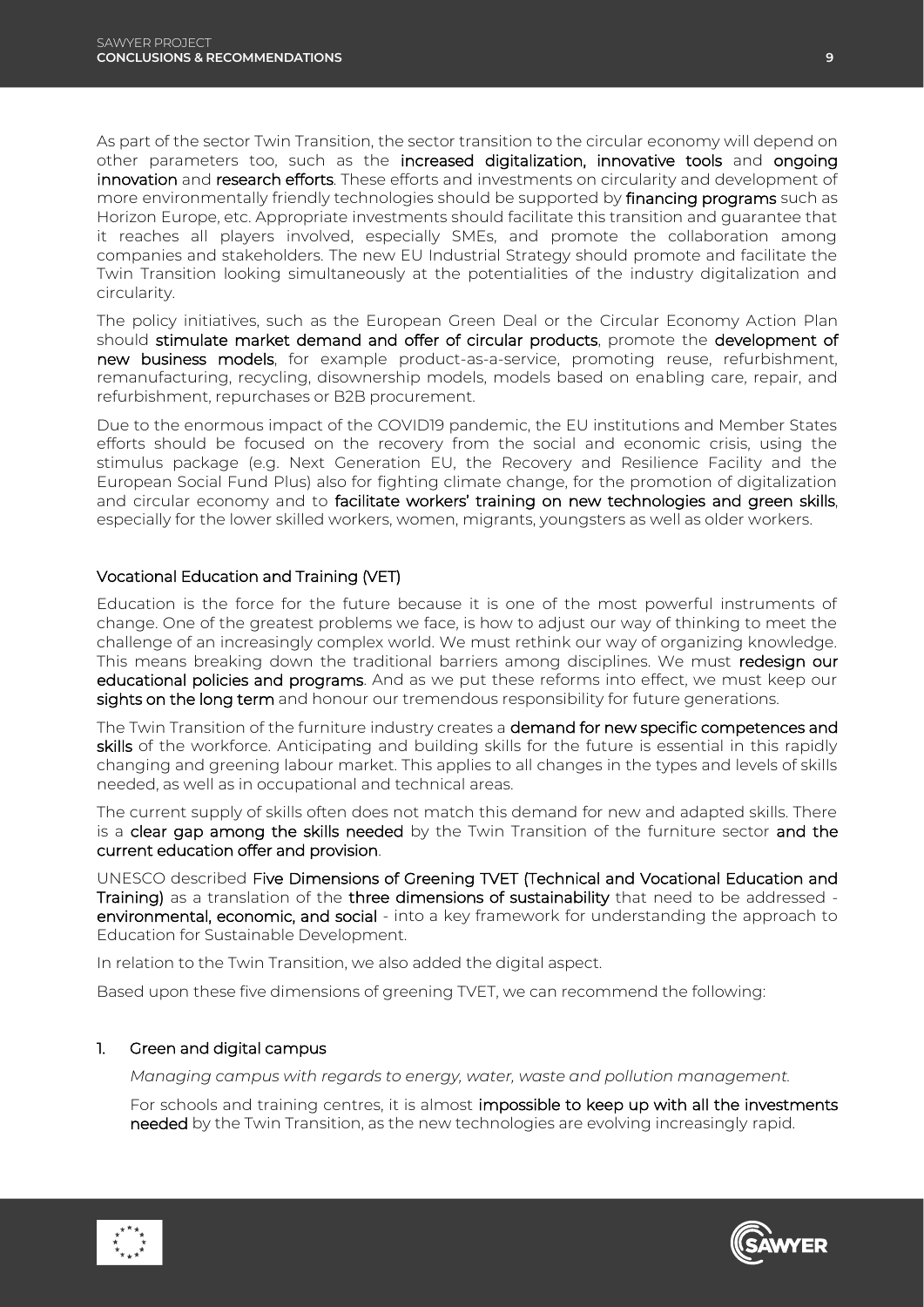Therefore, a green and digital campus should also focus on hybrid learning environments, including in their formal training, an offer of work-based learning, dual learning, and apprenticeships. A green and digital campus invests in digital learning methods, in elearning through MOOCS (Massive Open Online Courses), in green curricula.

The green and digital campus is an open campus, where start-ups have their place, where companies are welcomed to invest as a partner in new technologies, in green research and in new, flexible curricula.

#### 2. Green and digital curriculum

*Integrating Education for Sustainable Development (ESD). Green technology, clean technology, green jobs and greening existing jobs. Therefore, there is a need of green programs and courses, green practices in classes and workshops and a better interaction between industries and educational institutes.*

#### VET systems need to be adaptive and continuously evolving (in a smart way).

As inspiration, we present the following examples on how to achieve green(er) skills.

- Adapting labour market information on the greening and digital economy in the development of new curricula and reviewing existing curricula with green and digital aspects. This can be done by sector councils, advising organism with captains of (green) industry, digital champions, or advisory committees with local businesses (for regional adaptation, context of local labour market, etc.).
- In order to introduce circular economy in the curricula of VET schools, businesses could come to the school and talk about how they manufacture products. Then they hand over their products to pupils/students to be redesigned in a circular economy perspective [\(http://www.circlevet.eu](http://www.circlevet.eu/) - Steve Parkinson).
- The design and adaptation or modification of the curricula should respond or even anticipate the changing skill needs for the Twin Transition. The design of programs and modification of courses and learning outcomes in curricula that are set up in a modular way or based upon workplace-based training makes it very flexible to integrate the new skills demand. Many courses and programs are already being modified to integrate (some) aspects of circular economy, of sustainability and/or of digitalization. But this is too often only 'sideways' and too limited. For example, using wood from sustainable sources is often only taught in theoretical lessons, but not included in the procurement of the used resources in the workshops. Digitalization is taught as a concept, as a theory, but often not integrated in the machine-workshops, where the computers are outdated and unsuited for demanding VR/AR applications.

Besides the adaptation of the curricula for students, we also need adapted training paths for retraining and workplace-based training for the 'upskilling' and 'reskilling' of the workforce.

• The continuous learning (CVET) is also an important level to address the abovementioned recommendations for the curricula. The above-mentioned new delivery methods (modular, workplace-based, web-based distance learning, hybrid learning methods, off-campus training, etc.) can be used to offer on-demand and personalized training pathways for everyone who is interested. It is important to adapt the method



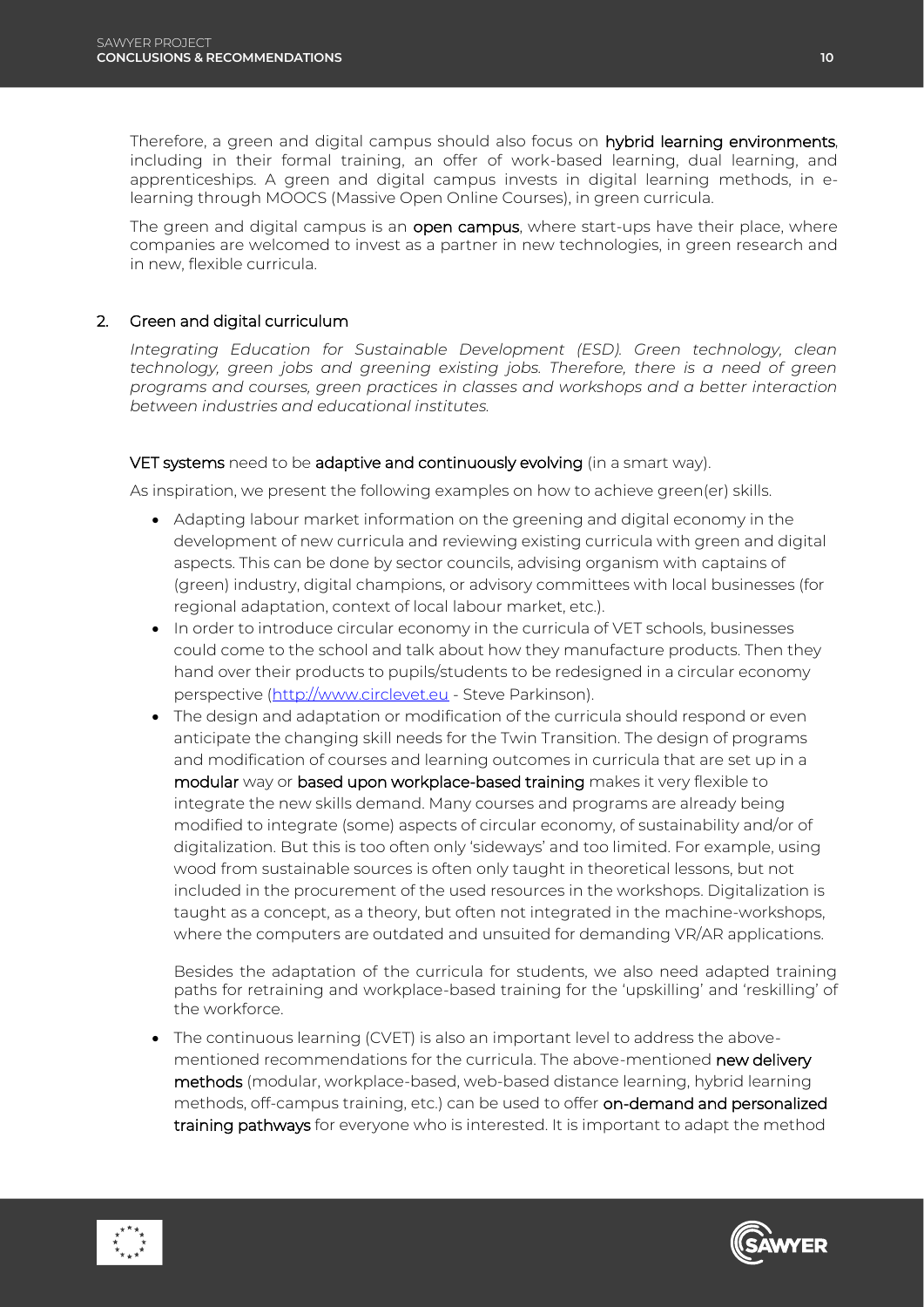to the specific target groups and to focus on the changing of the mindset, rather than addressing purely technical issues.

 The Twin Transition must be spread out through all departments, integrated in all branches and within all course programs and curricula.

Such an integrated, sustainable approach can consist of:

- o Developing skills, necessary to implement sustainable and digitized solutions;
- o Making connections between the chosen program/curriculum and the Twin Transition;
- o Being part of inter-connected worldwide systems;
- o Integrated understanding of social, economic and environmental systems and discussing practical solutions to the Twin Transition;
- o Sustainable thinking and decision-making as contribution to the process of solution-building for social, environmental and economic crises;
- o Engaging students in learning 'for', not just 'about', the Twin Transition.

#### 3. Green and digital community

*Adapting the community by capacity building, renewable technology and resource support.*

Effective methods to anticipate future skill needs include sustained dialogue between employers and employees, companies and trainers, coordination across governmental institutions, labour market information systems, employment services and performance reviews of training institutions. Collaboration and co-operation at all stages (decision makers, policy makers, practical, organizational, etc.) is needed. There is an enormous need for the involvement of all stakeholders, training providers, social partners (firms, employers' and employees' organizations and federations), universities and academic world, sectoral organizations, public employment services and all the relevant governmental partners (ministries of education, work, environment, digitalization…). For example, for the recognition of skills, to develop skills alliances within the sector, but also cross-sectoral.

#### 4. Green and digital research

*Fostering research in the areas of renewable energy, green innovations and waste recycling.*

In relation to the Twin Transition, we recommend more joint actions concerning the research on the recognition of skills, developed outside the normal learning pathways. This recognition - which becomes more and more important - must be transparent and supported by all stakeholders, including governmental partners. After only a few years away from the (high-)school/university, the acquired knowledge and skills become somehow obsolete, due to the rapid changing environment in the light of the Twin Transition. Only Continuous VET, be it in a formal, an informal or a non-formal way, guarantees the lasting validation of a degree/diploma.

#### 5. Green and digital culture

*Promoting a culture of green values, green attitude, green ethics and green practices.*



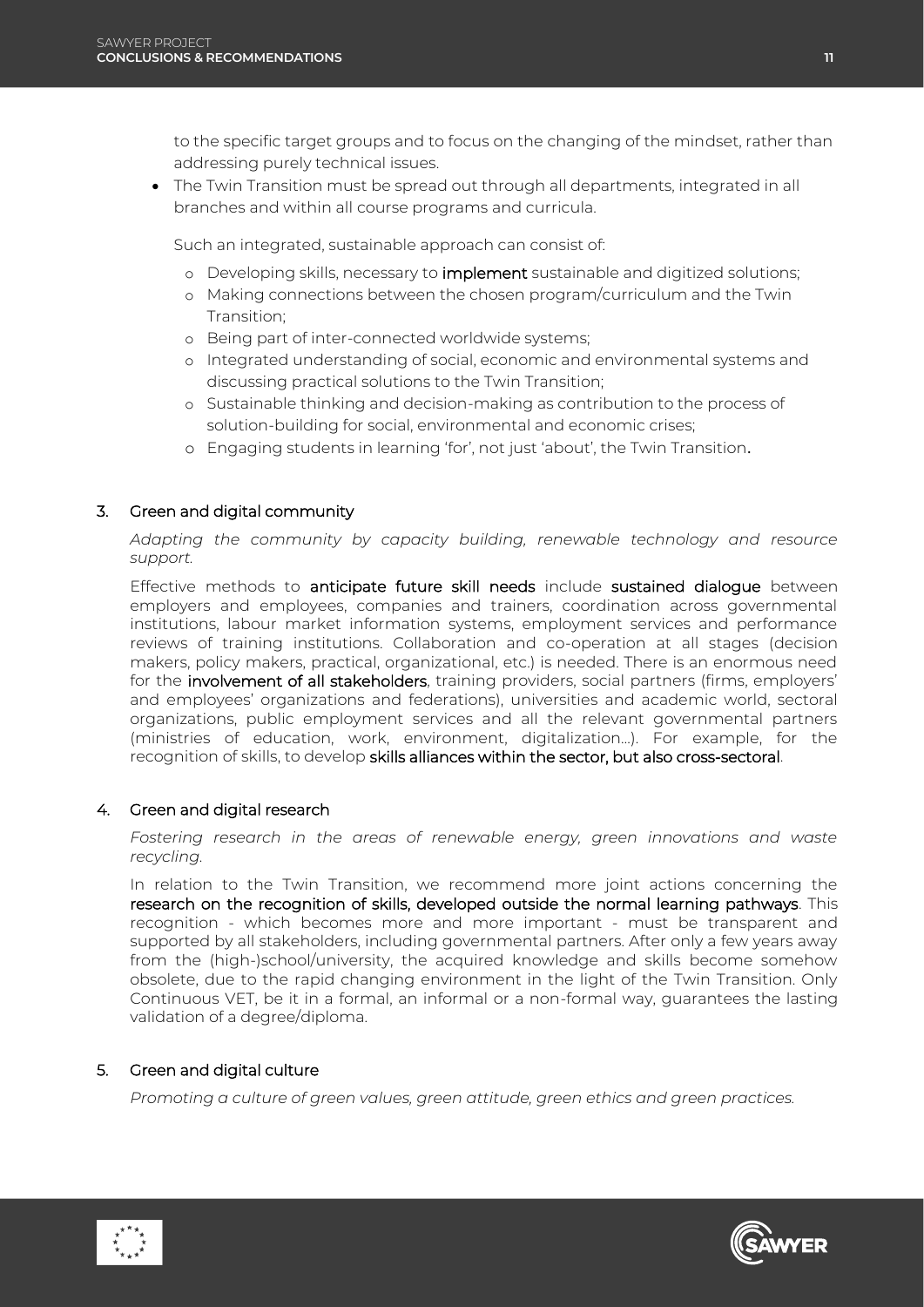In relation to the Twin Transition, we would like to add a digital culture (digital attitude, digital ethics and digital practices).

Besides this green and digital culture, we recommend adapting a learning culture in the company, integrating informal and non-formal learning. Workers need to be given time or freed up to properly learn and benefit their companies. Thanks to flexible and modular learning paths, on-site or off-site, work-based, just in time, where needed (in the right place and with the right format), when needed (at the right time), workers can learn throughout their working life and working situation. The challenge is to ensure that learners access qualitative information (see digital literacy). There must be given sufficient attention to the highly educated workforce. These employees will also become responsible to train the lower-skilled workforce. The learning expectancy is increasing and the learning opportunities as well.

#### Green skills

*Studies on future skills demand endorse the importance of soft skills, collaboration and digital competences. The defined generic green skills also refer under these soft skills.*

The needed digital competences and the generic green skills do not defer much. Often, it is the context and situation, objective or goal that starts from a different viewpoint. The following table shows the defined (new) generic green skills (on the left) and the needed digital skills (on the right), as they were defined in the Digit-Fur project. Because the digital skills were defined in a more general way than the generic green skills (which are more detailed), we can relate the digital skills more than once with the green skills (in italic).

| Environmental awareness and willingness to learn                                                     | <b>Digital literacy</b>               |
|------------------------------------------------------------------------------------------------------|---------------------------------------|
| Systems and risk analysis skills                                                                     | Critical thinking and problem solving |
| Innovation skills                                                                                    | Curiosity and innovation              |
| Coordination, management and business skills                                                         | Initiative and entrepreneurship       |
| Communication and negotiation skills                                                                 | Effective communication               |
| Marketing skills                                                                                     | Effective communication               |
| Strategic and leadership skills                                                                      | Initiative and entrepreneurship       |
| Consulting skills                                                                                    | Effective communication               |
| Networking, information technology and language<br>skills                                            | Collaboration across networks         |
| Adaptability and transferability skills                                                              | Agility and adaptability              |
| <b>Entrepreneurial skills</b>                                                                        | Initiative and entrepreneurship       |
| quantification<br>Waste, energy<br>and water<br>and<br>monitoring                                    | Information retrieval                 |
| Material<br>and<br>quantification<br>impact<br>and<br>use<br>monitoring in procurement and selection | Information retrieval                 |
| impact minimization (impact<br>Material use<br>and<br>assessment)                                    | Information retrieval                 |